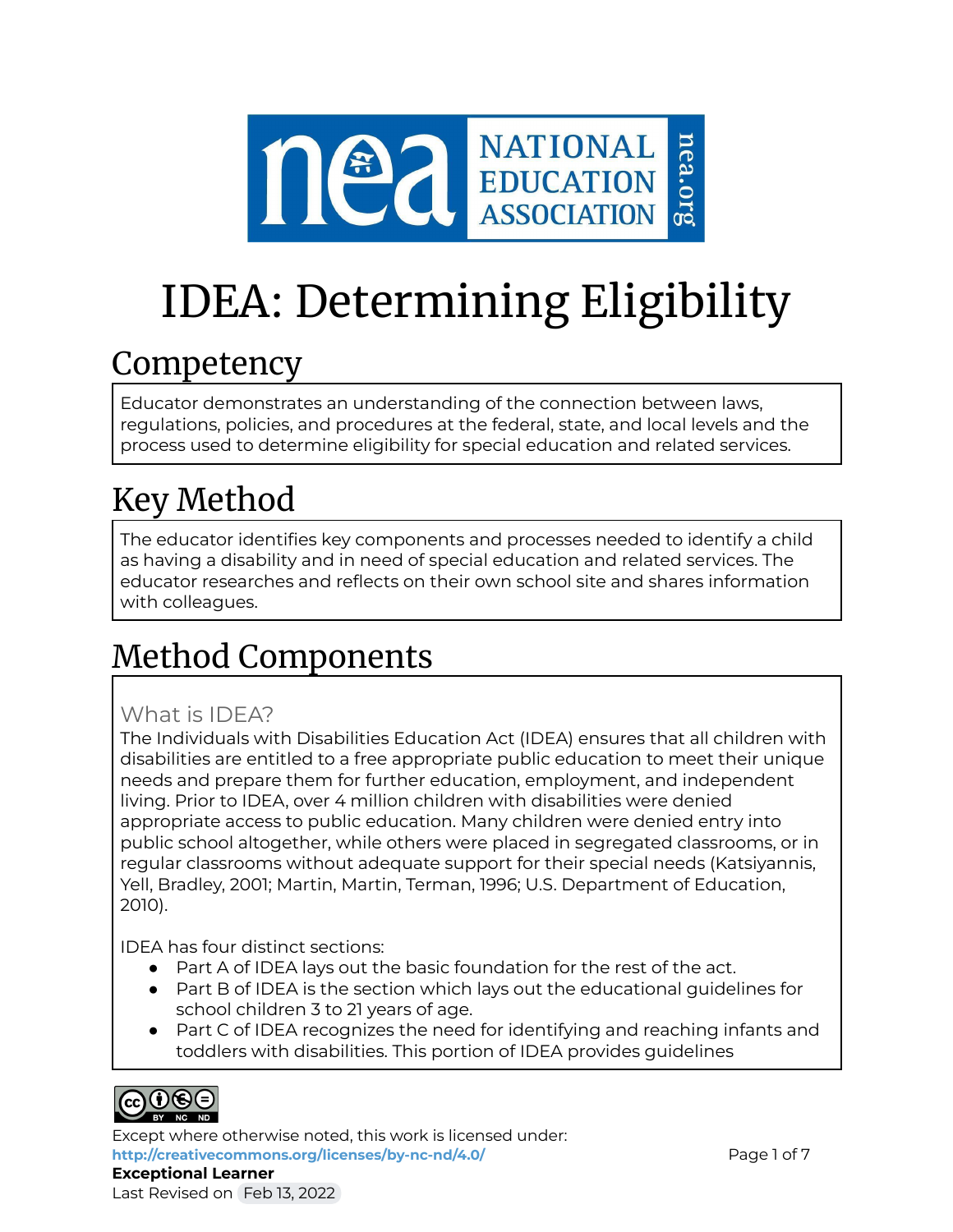concerning the funding and services to be provided to children from birth through 2 years of age.

● The final section of IDEA, part D, describes national activities to be undertaken to improve the education of children with disabilities.

### **This micro-credential focuses on Part B.**

### Note on Eligibility

Eligibility is part of the Child Find process and includes an evaluation to identify a child as having a disability and in need of special education and related services.

### Components of an Informational Pamphlet?

When choosing what information you want to include in an informational pamphlet, you need to first identify your audience to determine the language and style you will be using. Informational pamphlets should include brief pieces of text, compelling images, and a reader-friendly layout. You can find "how to create a pamphlet" in the Resources section. An informational pamphlet may include the following:

- Compelling (copyright-free images)
- Purpose
- Who to contact
- Tips
- Highlights/big ideas
- Resources to learn more
- FAQ

### Supporting Rationale and Research

United States Department of Education. IDEA Individuals with Disabilities Education Act. Retrieved from <https://sites.ed.gov/idea/statuteregulations/> on July 17, 2018

United States Department of Education. A Guide to the Individualized Education Program. Retrieved from <https://ed.gov/parents/needs/speced/iepguide/index.html> on July 17, 2018

US Department of Education. (2002). Twenty-Fourth Annual Report to Congress on the Implementation of the Individuals with Disabilities Education Act. Retrieved from <https://www2.ed.gov/about/reports/annual/osep/2002/index.html>

P. Lipkin-J. Okamoto, The Individuals With Disabilities Education Act (IDEA) for Children With Special Educational Needs — Pediatrics — 2015. Retrieved on July 17, 2018 from <http://pediatrics.aappublications.org/content/136/6/e1650>



Except where otherwise noted, this work is licensed under: **<http://creativecommons.org/licenses/by-nc-nd/4.0/>** Page 2 of 7 **Exceptional Learner** Last Revised on Feb 13, 2022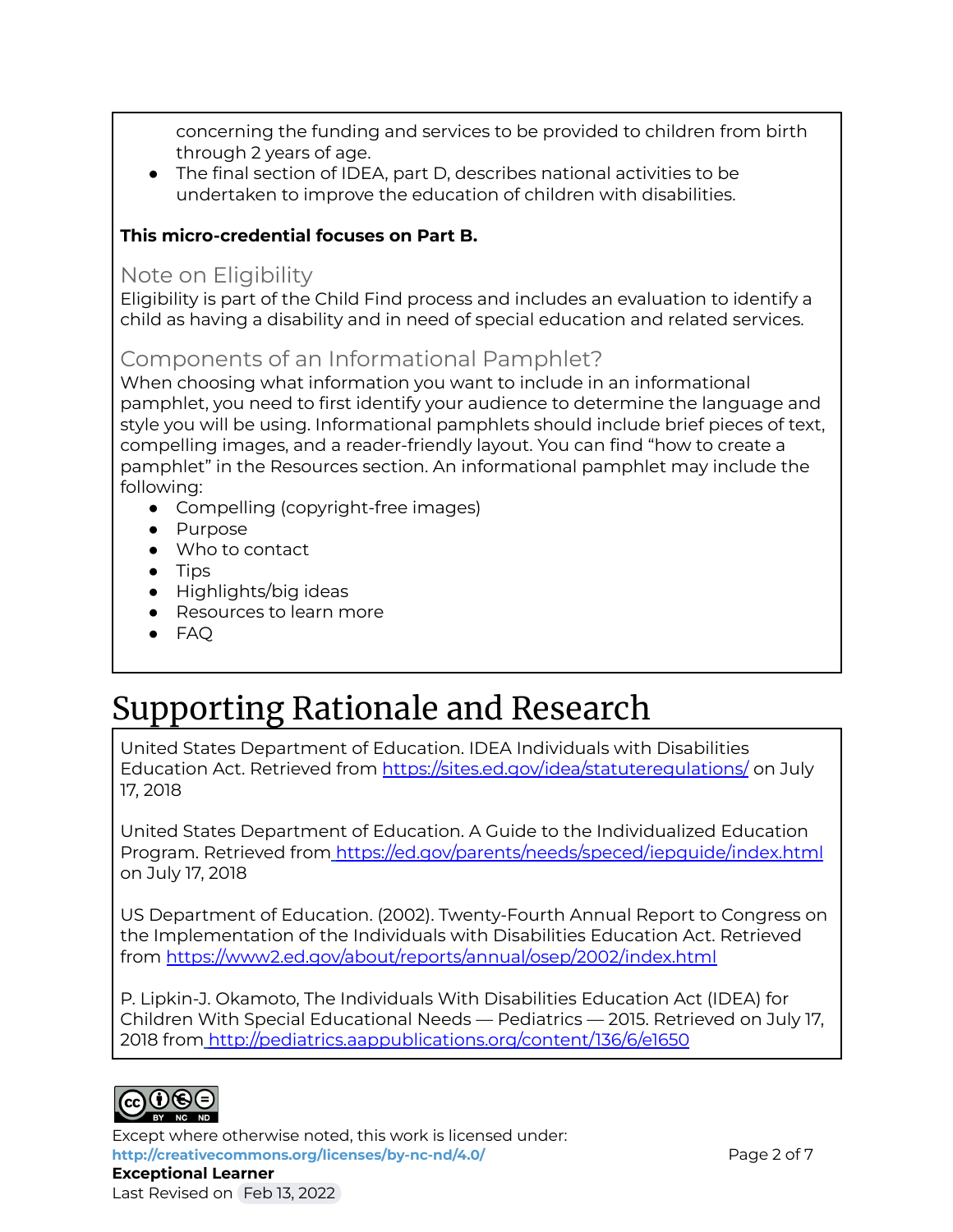### Resources

Templates

Comparison Chart

[https://docs.google.com/document/d/1quvjyLUzQrIEWrkVH3jJZ8xbMSTNXOlYqtngi](https://docs.google.com/document/d/1quvjyLUzQrIEWrkVH3jJZ8xbMSTNXOlYqtngixLY3TE/edit?usp=sharing) [xLY3TE/edit?usp=sharing](https://docs.google.com/document/d/1quvjyLUzQrIEWrkVH3jJZ8xbMSTNXOlYqtngixLY3TE/edit?usp=sharing)

Background Information Regarding IDEA and What You Need to Know.

Individuals with Disabilities Education Act (IDEA): What You Need to Know [https://www.understood.org/en/school-learning/your-childs-rights/basics-about-chi](https://www.understood.org/en/school-learning/your-childs-rights/basics-about-childs-rights/individuals-with-disabilities-education-act-idea-what-you-need-to-know) [lds-rights/individuals-with-disabilities-education-act-idea-what-you-need-to-know](https://www.understood.org/en/school-learning/your-childs-rights/basics-about-childs-rights/individuals-with-disabilities-education-act-idea-what-you-need-to-know)

Understanding Special Education

[https://www.understood.org/en/school-learning/special-services/special-education](https://www.understood.org/en/school-learning/special-services/special-education-basics/understanding-special-education)[basics/understanding-special-education](https://www.understood.org/en/school-learning/special-services/special-education-basics/understanding-special-education)

Easy Steps to Create an Informational Pamphlet.

How to Create an Informational Pamphlet [https://www.google.com/search?client=safari&rls=en&q=how+to+create+an+inform](https://www.google.com/search?client=safari&rls=en&q=how+to+create+an+informational+pamphlet&ie=UTF-8&oe=UTF-8) [ational+pamphlet&ie=UTF-8&oe=UTF-8](https://www.google.com/search?client=safari&rls=en&q=how+to+create+an+informational+pamphlet&ie=UTF-8&oe=UTF-8)

WikiHow – How to Make a Pamphlet <https://www.wikihow.com/Make-a-Pamphlet>

Video — How to Make a Brochure in Microsoft Word <https://www.youtube.com/watch?v=2-wuhi2W-Yc>

Video — How to Download from Google Docs <https://www.youtube.com/watch?v=CA7c2mi0-SM>

Federal Law and Regulations to Determine Eligibility Evaluations, eligibility determinations, individualized education programs, and educational placements

<https://sites.ed.gov/idea/statute-chapter-33/subchapter-II/1414>

Understanding Special Education – Understood.org [https://www.understood.org/en/school-learning/special-services/special-education](https://www.understood.org/en/school-learning/special-services/special-education-basics/understanding-special-education#item1)[basics/understanding-special-education#item1](https://www.understood.org/en/school-learning/special-services/special-education-basics/understanding-special-education#item1)



Except where otherwise noted, this work is licensed under: **<http://creativecommons.org/licenses/by-nc-nd/4.0/>** Page 3 of 7 **Exceptional Learner** Last Revised on Feb 13, 2022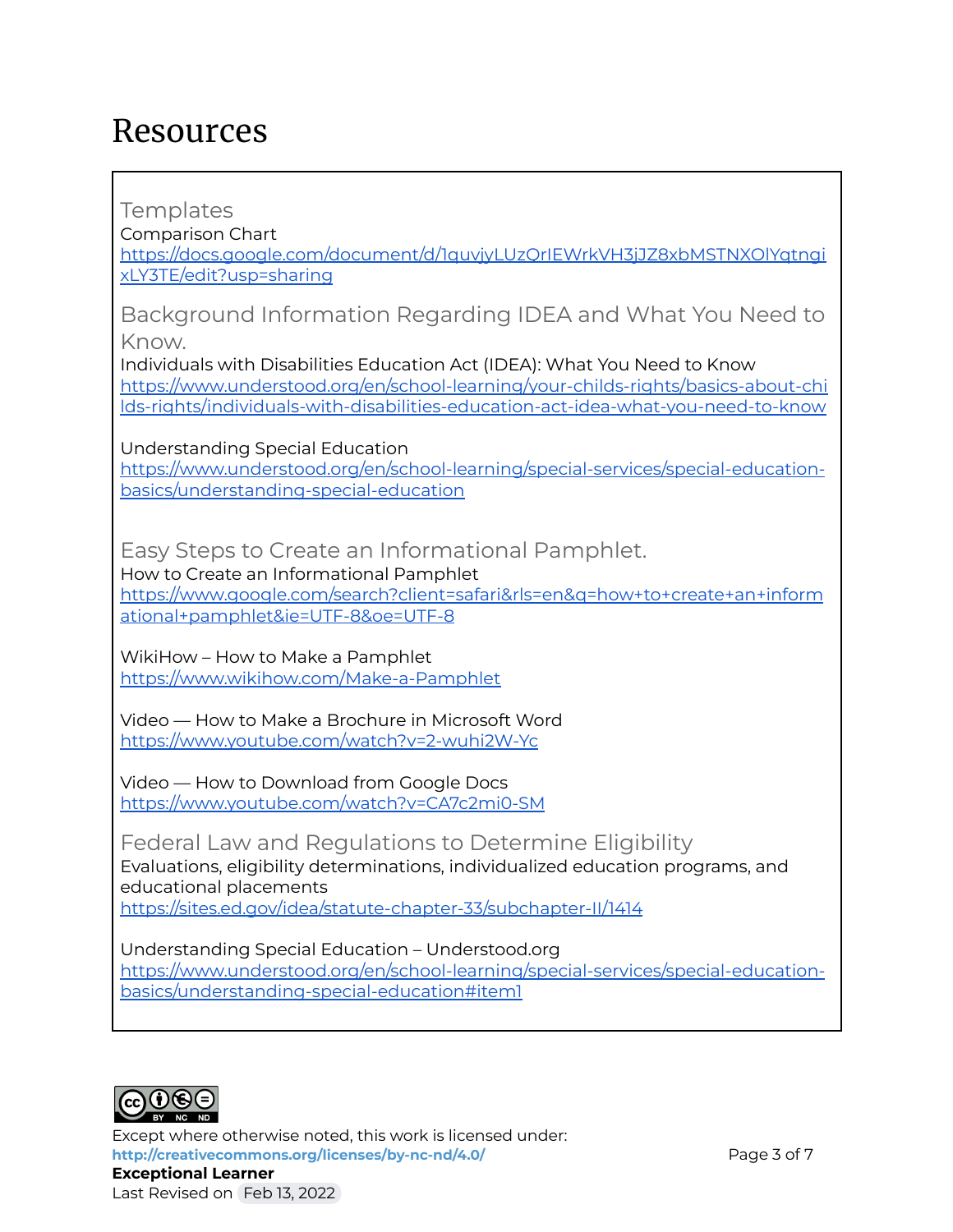# Submission Guidelines & Evaluation Criteria

*To earn the micro-credential, you must receive a passing score in Parts 1 and 3 and receive a proficient score for all components in Part 2.*

### Part 1. Overview Questions (Provides Context)

#### (250- to 500-word limit)

Please answer the following contextual questions to help our assessor understand your current situation. *Please do not include any information that will make you identifiable to your reviewers.*

- Describe your state and local district's demographics. What is the total number of students and the percentage of the student population who are identified as students with disabilities?
- Describe your school site and your role.
- Describe the students you engage with daily. Include grade level, subject area, cultural backgrounds, and special considerations regarding student characteristics (English language learners, students with exceptionalities, etc.).
- Describe your understanding of the current process in your local district that is used to determine eligibility for special education and related services.

**Passing:** All questions were answered completely using specific details to support responses to give the assessor a clear view of the current implementation at the educator site.

### Part 2. Work Examples/Artifacts/Evidence

To earn this micro-credential, please submit the following artifacts as evidence of your learning. *Please do not include any information that will make you or your students identifiable to your reviewers*.

### **Artifact 1: IDEA Comparison Chart**

Download the provided template (in the Resources section), complete the three-column chart that compares eligibility requirements at the federal, state, and local levels.

● *To complete column 1,* refer to the resources in this micro-credential and list the federal requirements to determine eligibility for special education and related services.



Except where otherwise noted, this work is licensed under: **<http://creativecommons.org/licenses/by-nc-nd/4.0/>** Page 4 of 7 **Exceptional Learner**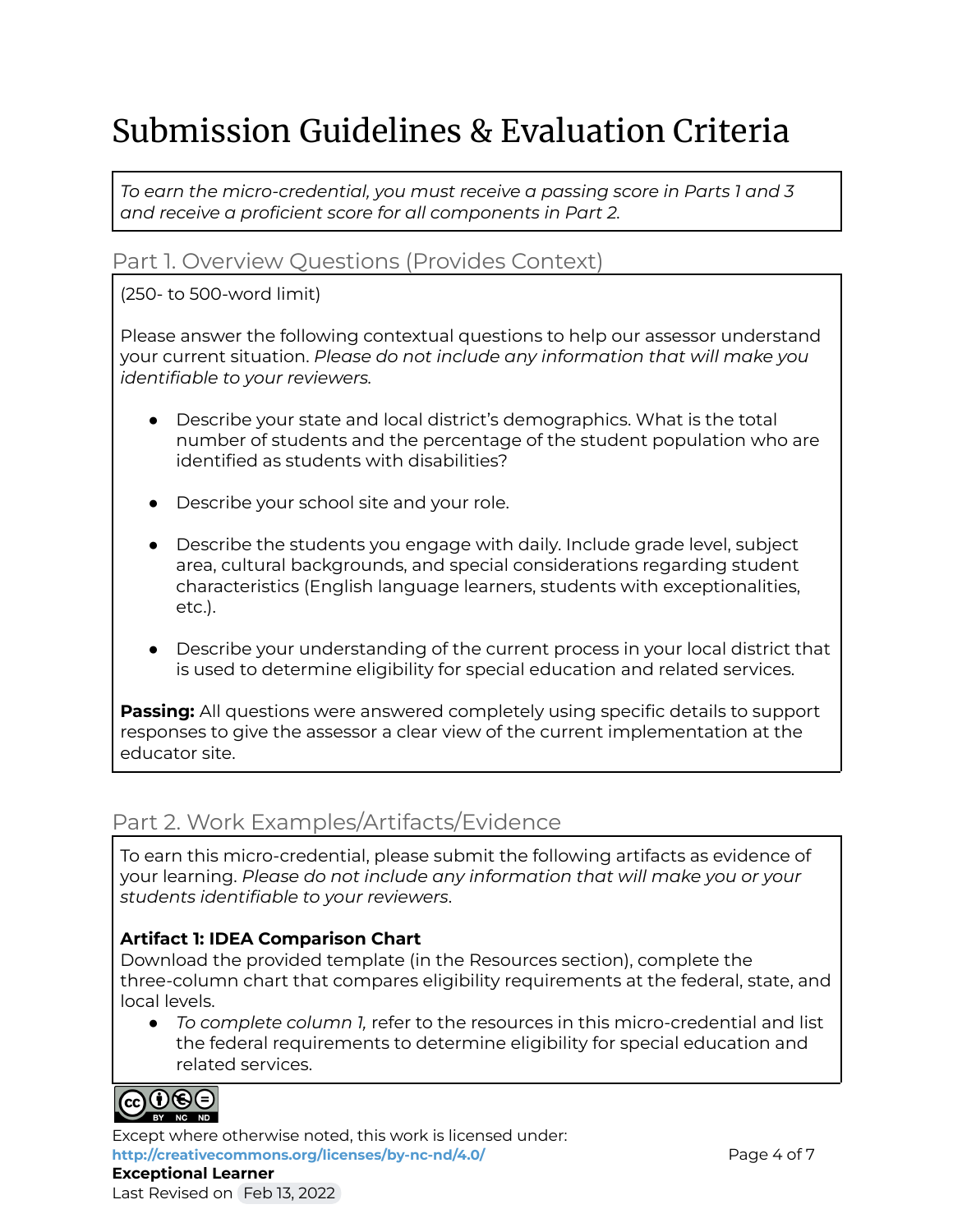- *To complete column 2,* refer to your state department website and list state requirements to determine eligibility for special education and related services.
- *To complete column 3,* research your local website and/or policies and list your local district's requirements to determine eligibility for special education and related services.

#### **Artifact 2: Informational Pamphlet**

Design a pamphlet that describes how IDEA supports struggling students as a means of determining eligibility. The intended audience could be educators, parents, community members, or students. Pamphlet should include:

- A summary of the federal IDEA laws
- State laws and regulations
- District laws and regulations
- District implementation
- Links to resources

#### **Artifact 3: Presentation**

After identifying gaps or strengths in your state or local law/policies, create a presentation that could be shared with colleagues or other stakeholders. Presentation should:

- Consist of at least five slides
- Utilize note pages to explain each slide
- Cover the big ideas and relevant policies
- Identify strengths and recommendations for you school site/district

### Part 2. Rubric

|                                                               | <b>Proficient</b>                                                                                                                      | <b>Basic</b>                                                                                                                              | <b>Developing</b>                                                                                          |
|---------------------------------------------------------------|----------------------------------------------------------------------------------------------------------------------------------------|-------------------------------------------------------------------------------------------------------------------------------------------|------------------------------------------------------------------------------------------------------------|
| <b>Artifact 1:</b><br><b>Comparison</b><br><b>Chart</b>       | All sections of<br>the chart are<br>complete and<br>accurately reflect<br>federal, state,<br>and local<br>eligibility<br>requirements. | Most sections of the<br>chart are completed.<br>Some sections may<br>not contain accurate<br>eligibility<br>requirements.                 | Chart lists minimal<br>amount of<br>information. Some<br>sections of the chart<br>may not be<br>completed. |
| <b>Artifact 2:</b><br><b>Informational</b><br><b>Pamphlet</b> | Pamphlet<br>explicitly<br>describes how<br>federal, state,<br>and local laws<br>and regulations<br>support the                         | Pamphlet is<br>somewhat clear on<br>how federal, state,<br>and local laws and<br>regulations support<br>the eligibility<br>determination. | Pamphlet does not<br>reflect correct and<br>accurate information.<br>Pamphlet is not<br>designed to meet   |



Except where otherwise noted, this work is licensed under: **<http://creativecommons.org/licenses/by-nc-nd/4.0/>** Page 5 of 7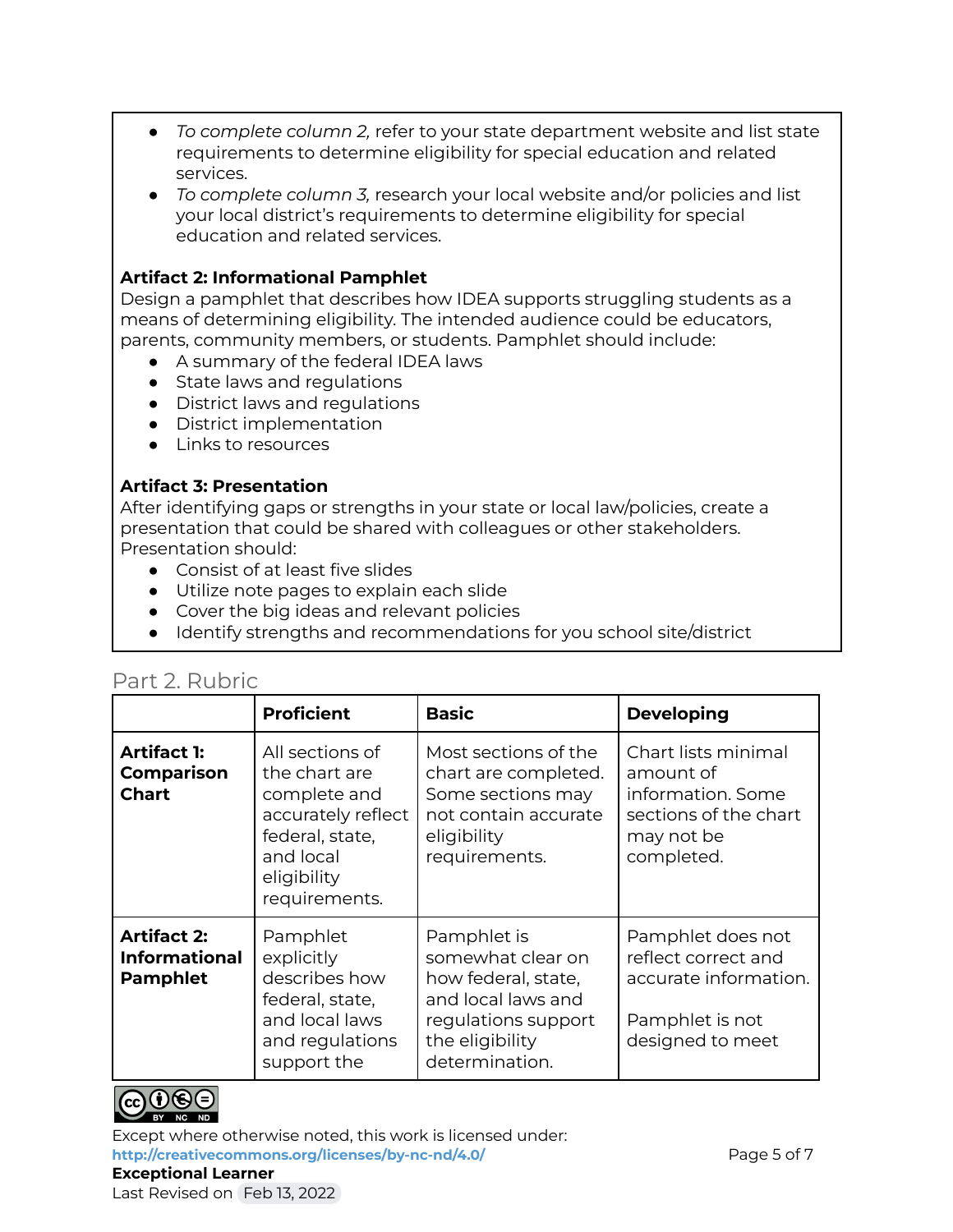|                                           | eligibility<br>determination.<br>Pamphlet is<br>designed to be<br>reader-friendly<br>for the intended<br>audience.<br>Quality resource<br>links are<br>provided to<br>provide<br>additional<br>information.            | Pamphlet is<br>designed with some<br>degree of<br>reader-friendliness<br>for the intended<br>audience.<br>Some of the resource<br>links are relevant and<br>provide additional<br>information.         | the needs of the<br>intended audience.<br>Resource links are<br>not included.                        |
|-------------------------------------------|------------------------------------------------------------------------------------------------------------------------------------------------------------------------------------------------------------------------|--------------------------------------------------------------------------------------------------------------------------------------------------------------------------------------------------------|------------------------------------------------------------------------------------------------------|
| <b>Artifact 3:</b><br><b>Presentation</b> | A presentation<br>has been<br>designed which<br>details gaps and<br>strengths when<br>comparing local<br>and/or state<br>policies.<br>Note pages (on<br>PowerPoint) are<br>specific and<br>clear for<br>understanding. | A presentation has<br>been designed but it<br>does not include<br>clear details of gaps<br>and strengths when<br>comparing local<br>and/or state policies.<br>Note pages are used<br>but not specific. | A presentation does not<br>include all required items<br>and/or is not at least five<br>slides long. |

### Part 3 Reflection

(300- to 500-word limit)

Use the word count as a guide to write a personal reflection about your work on this micro-credential. For tips on writing a good reflection review the following resource:

How Do I Write a Good Personal [Reflection?](https://isthismystory.com/learning/how-do-i-write-a-good-personal-reflection/)

*Please do not include any information that will make you identifiable to your reviewers*.

1. Reflect on the following question: Using the comparison chart, what are the gaps or strengths of the reality in your local district?



Except where otherwise noted, this work is licensed under: <http://creativecommons.org/licenses/by-nc-nd/4.0/> **Page 6 of 7 Exceptional Learner** Last Revised on Feb 13, 2022